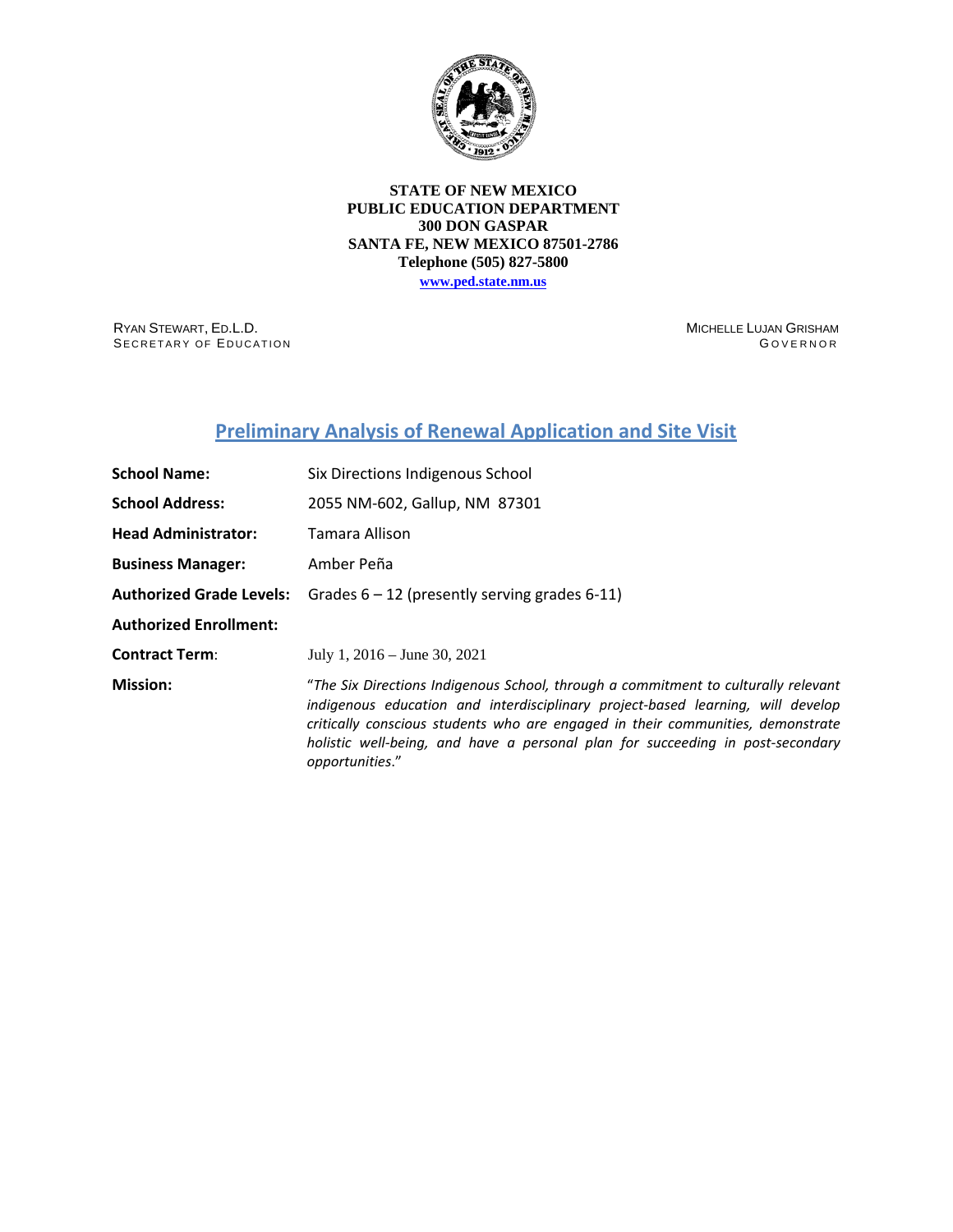Analysis of Renewal Application and Site Visit November 2020 Page **2** of **6**

### *Summary of Performance*

*Academic*. The school's academic performance has been evaluated under two different accountability systems throughout the term of its contract; A-F School Grading Report in school years 2016-2017 and 2017-2018 & the New Mexico System of School Support and Accountability in school years 2018-2019 and 2019-2020.

Six Directions Indigenous School's (SDIS) academic performance evidenced an overall decline between school years 2016- 17 to 2017-18, with the same low percentage in math and an improvement in reading between school years 2017-18 to 2018-19. In 2018-19, SDIS demonstrated a 25% reading proficiency compared to the State's 34% overall reading proficiency rate, while the school's math proficiency rate was 9% compared to the State proficiency rate of 21%.

The school's Overall Academic Performance during the contract term was an **F** *letter grade*, **D** *letter grade*, and **Traditional Support School** designation, respectively. The school has been identified as a school in need of **Comprehensive Support and Improvement (CSI)**. In 2018-2019, the school earned 39 overall points (below the cutoff of 40), placing it in the lowest 25% of all public schools in New Mexico.

The school received a "*Falls Far Below Standard*" rating on its mission specific goals during the first year of its contract, 2016- 2017, "*Does Not Meet Standard*" rating on its mission specific goals in 2017-2018, and another "*Falls Far Below*" rating in 2018-19.

Pending the charter contract renewal decision, the Charter School Division will recommend that the school be required to implement a rigorous academic improvement plan approved by the Public Education Commission.

*Financial*. Over the course of the contract, the school received eight (8) audit findings derived from published audited financial statements from 2016-2017 through 2018-2019. The findings consist of one (1) repeat finding, one (1) material weakness, zero (0) significant deficiencies and seven (7) noncompliance. In the most recent reporting year, 2018-2019, the school received one (1) audit finding classified as noncompliance, which was not a repeat. SDIS is on quarterly reporting status. Business Manager services are provided by the Vigil Group. For the most part, the Business Manager is responsive and submits reports in a timely manner. Although there have been few instances of expenditures or encumbrances in excess of budget authority, the majority of quarterly budget reports are able to be approved with no issues.

SDIS has not achieved the projected membership anticipated at the contract's inception; however, this year's first reporting period membership numbers are encouraging. In the first two years of the contract, the school built up a healthy cash balance. During the most recent two years, the school appears to be chipping away at the reserves. The school leadership will need to keep a close eye on spending and be prepared to make decisions to cut expenses while continuing to prioritize spending in the classroom.

*Organizational.* During the most recent year evaluated (2019-20), the school received one "*Falls Far Below Standard*" indicator rating. SDIS received 13 "*Working to Meet Standard*" indicator ratings; 12 of which were a repeated "*Working to Meet Standard*" (or "*Falls Far Below")* rating from the previous academic year. The school has demonstrated improvement in its organizational framework in the most recent year (2019-2020) in large part due to the new administration and contracted support that were instituted since July 1, 2020. Throughout the first three years of the contract term, the school did not correct compliance concerns in many indicators despite repeated ratings of "*Falls Far Below*".

Pending the charter contract renewal decision, the Charter School Division will recommend that the school be required to implement a rigorous organizational improvement plan approved by the Public Education Commission in order to insure that the school continues to address areas in need of improvement and reaches *"Meets Standard"* in most, if not all, areas.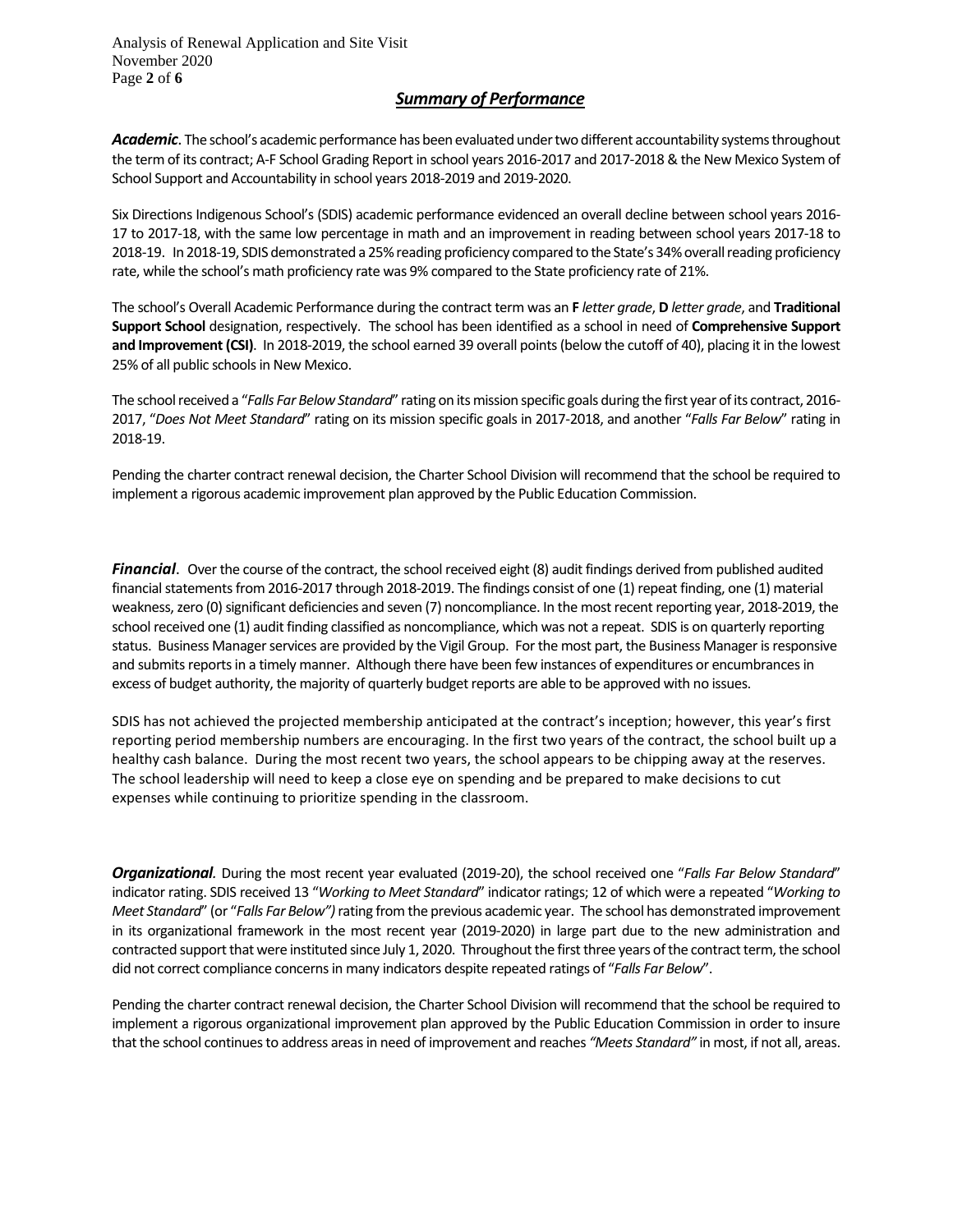| <b>PART A:</b> | Data analysis provided by CSD<br>Please see Part A - Summary Data Report based on accountability and reporting data from Current Charter<br>Contract term                                                                                                                                                                                                                                                                                                                                                           |
|----------------|---------------------------------------------------------------------------------------------------------------------------------------------------------------------------------------------------------------------------------------------------------------------------------------------------------------------------------------------------------------------------------------------------------------------------------------------------------------------------------------------------------------------|
| <b>PART B:</b> | Progress Report provided by the School<br>Please see Part B for the school's self-report on the progress of meeting the academic performance, financial<br>compliance and governance responsibilities of the charter school, including achieving the goals, objectives,<br>student performance outcomes, state standards of excellence and other terms of the charter contract,<br>including the accountability requirements set forth in the Assessment and Accountability Act during the<br>Current Charter Term. |

|                                                              | The PED team reviewed the school's Part B (Progress Report) and                                                                        |                                           |  |  |
|--------------------------------------------------------------|----------------------------------------------------------------------------------------------------------------------------------------|-------------------------------------------|--|--|
|                                                              | conducted a renewal site visit on October 21, 2020.                                                                                    |                                           |  |  |
| Ratings are based on the rubric provided in the application. |                                                                                                                                        |                                           |  |  |
| <b>Section</b>                                               | <b>Indicator</b>                                                                                                                       | <b>Final Rating</b>                       |  |  |
|                                                              | <b>ACADEMIC PERFORMANCE</b>                                                                                                            |                                           |  |  |
| 1.a                                                          | Department's Standards of Excellence-                                                                                                  | <b>Failing to Demonstrate Substantial</b> |  |  |
|                                                              | Overall NM School Grade                                                                                                                | Progress                                  |  |  |
|                                                              | 2016-2017: F letter grade                                                                                                              |                                           |  |  |
|                                                              | 2017-2018: D letter grade                                                                                                              |                                           |  |  |
|                                                              | NM System of School Support and Accountability                                                                                         |                                           |  |  |
|                                                              | 2018-2019: Traditional School with a need for                                                                                          |                                           |  |  |
|                                                              | Comprehensive Support and Improvement (CSI)                                                                                            |                                           |  |  |
|                                                              | 2019-2020: No data available for any schools                                                                                           |                                           |  |  |
| 1.b                                                          | <b>Specific Charter Goals</b>                                                                                                          | <b>Failing to Demonstrate Substantial</b> |  |  |
|                                                              | Schools that have met all of their school specific goals in                                                                            | Progress                                  |  |  |
|                                                              | each year of the contract term do NOT provide a narrative.                                                                             |                                           |  |  |
|                                                              | Academic growth or proficiency in Math                                                                                                 |                                           |  |  |
|                                                              | Academic growth or proficiency in Reading                                                                                              |                                           |  |  |
|                                                              | <b>FINANCIAL COMPLIANCE</b>                                                                                                            |                                           |  |  |
| 2.a                                                          | Audit                                                                                                                                  | <b>Demonstrates Substantial Progress</b>  |  |  |
|                                                              | Schools that have received no material weakness, significant                                                                           |                                           |  |  |
|                                                              | deficiency, or repeat audit findings in each of the annual audits                                                                      |                                           |  |  |
|                                                              | during the term of the contract do NOT complete this Section.                                                                          |                                           |  |  |
|                                                              | [Organizational Performance Framework 2a and 2b]                                                                                       |                                           |  |  |
|                                                              | [Organizational Performance Framework 2a-2e]                                                                                           |                                           |  |  |
| 2.b                                                          | <b>Board of Finance</b>                                                                                                                | <b>Meets the Standard</b>                 |  |  |
|                                                              | Schools that have maintained all Board of Finance authority during<br>the entire term of the contract do NOT complete this Section. If |                                           |  |  |
|                                                              | required to complete this section, provide a narrative explaining the                                                                  |                                           |  |  |
|                                                              | actions taken (improved practices and outcomes).                                                                                       |                                           |  |  |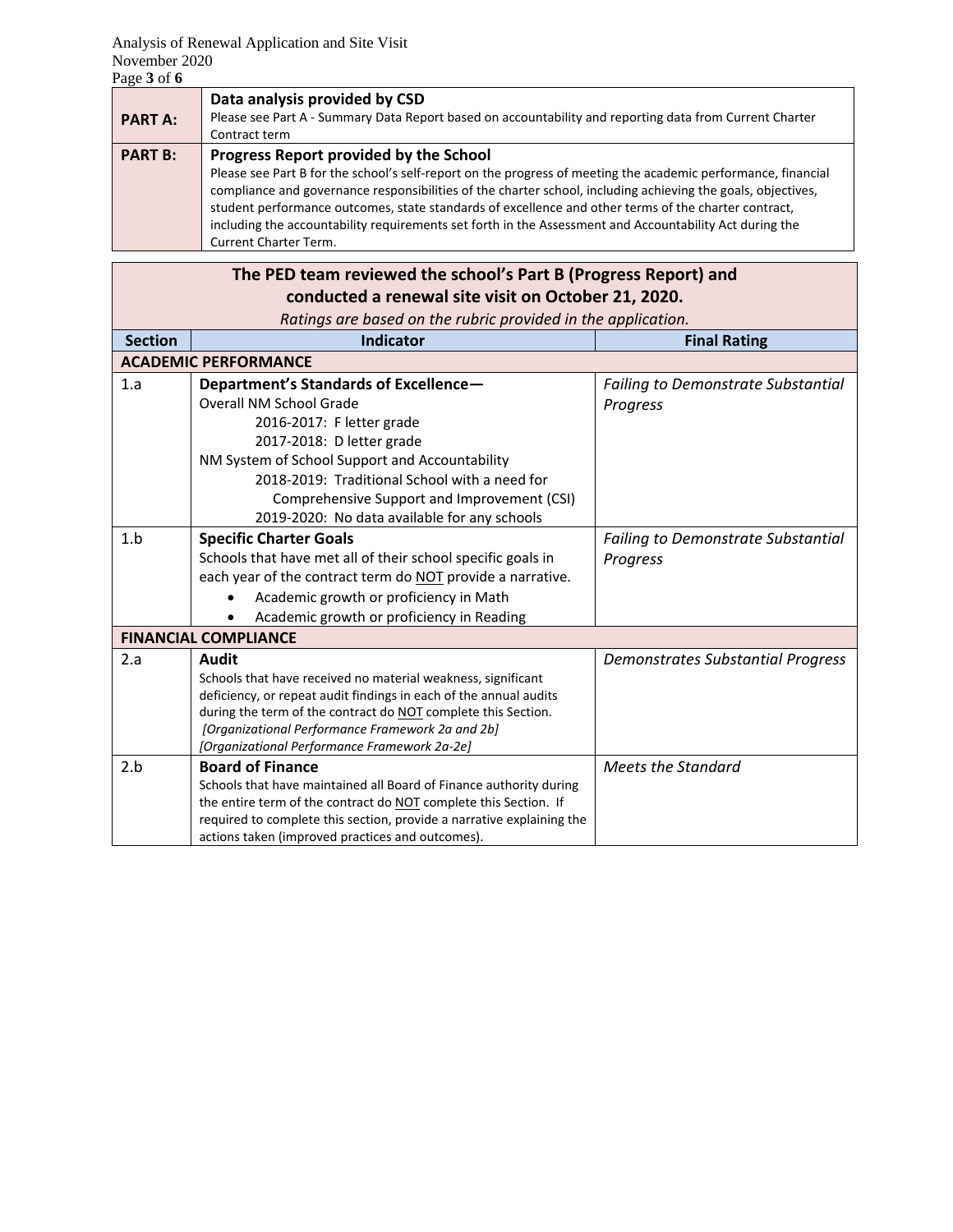### Analysis of Renewal Application and Site Visit November 2020

| Page 4 of 6 |                                                                    |                                                    |               |                       |                                         |                                              |                   |                                           |
|-------------|--------------------------------------------------------------------|----------------------------------------------------|---------------|-----------------------|-----------------------------------------|----------------------------------------------|-------------------|-------------------------------------------|
| 2c          | <b>Additional Financial Information</b>                            |                                                    |               |                       |                                         |                                              |                   |                                           |
|             |                                                                    |                                                    |               |                       | <b>SIX DIRECTIONS INDIGENOUS SCHOOL</b> |                                              |                   |                                           |
|             |                                                                    |                                                    |               | MEMBERSHIP            |                                         |                                              |                   |                                           |
|             |                                                                    | <b>Enrollment CAP</b><br>300                       |               |                       |                                         |                                              |                   |                                           |
|             |                                                                    |                                                    |               | 2021 Budgeted MEM     | 73                                      |                                              |                   |                                           |
|             |                                                                    |                                                    |               | Actual 40D 10-01-2020 | 78                                      |                                              |                   |                                           |
|             |                                                                    | <b>Funded Membership</b>                           |               |                       | 50                                      | 73                                           | 67                |                                           |
|             |                                                                    |                                                    |               |                       |                                         | OPERATIONAL EXPENSES vs. OPERATIONAL REVENUE |                   |                                           |
|             |                                                                    |                                                    |               | 2016-17               | 2017-18                                 | 2018-19                                      | 2019-20           |                                           |
|             |                                                                    | <b>Direct Inst</b>                                 | 1000          | 186,013<br>16,542     | 246,804<br>7,966                        | 308,231                                      | 367,627<br>17,634 |                                           |
|             |                                                                    | <b>Student Sup</b><br><b>Instrtnl Sup</b>          | 2100<br>2200  | 0                     | 286                                     | 29,933<br>695                                | 0                 |                                           |
|             |                                                                    | Central Admi                                       | 2300          | 59,470                | 171,736                                 | 179,756                                      | 198,358           |                                           |
|             |                                                                    | School Admir                                       | 2400          | 77,189                | 1,152                                   | 3,273                                        | 1,189             |                                           |
|             |                                                                    | <b>Central Svcs</b>                                | 2500          | 1,746                 | 65,421                                  | 70,123                                       | 80,748            |                                           |
|             |                                                                    | Maint/Ops                                          | 2600          | 39,267                | 123,422                                 | 136,390                                      | 150,498           |                                           |
|             |                                                                    | <b>Food Svc</b><br>Other                           | 3100<br>other | 0<br>0                | 0<br>35,983                             | 0<br>52,951                                  | 0<br>28,009       |                                           |
|             |                                                                    | <b>Total Operting Exp</b>                          |               | 380,226               | 652,770                                 | 781,351                                      | 844,063           |                                           |
|             |                                                                    | <b>Total Operational Rev</b>                       |               | 442,995               | 858,642                                 | 661,566                                      | 829,175           |                                           |
|             |                                                                    | <b>Surplus</b>                                     |               | 62,769                | 205,872                                 | (119, 785)                                   | (14, 888)         |                                           |
|             |                                                                    | <b>Year End CASH balance</b>                       |               | 68,911                | 274,786                                 | 155,000                                      | 140,112           |                                           |
|             |                                                                    |                                                    |               |                       | <b>DISTRIBUTION OF EXPENSES</b>         |                                              |                   |                                           |
|             |                                                                    | <b>Instructional Cost</b>                          |               | 202,554               | 255,056                                 | 338,859                                      | 385,261           |                                           |
|             |                                                                    | % of total operating exp                           |               | 53%                   | 39%                                     | 43%                                          | 46%               |                                           |
|             |                                                                    | Per student membership                             |               |                       | \$5,101                                 | \$4,674                                      | \$5,750           |                                           |
|             |                                                                    | Admin Support                                      |               | 138,405<br>36%        | 238,310<br>37%                          | 253,152<br>32%                               | 280,295<br>33%    |                                           |
|             |                                                                    | % of total operating exp<br>Per student membership |               |                       | \$4,766                                 | \$3,492                                      | \$4,184           |                                           |
|             | CONTRACTUAL, ORGANIZATIONAL, AND GOVERNANCE                        |                                                    |               |                       |                                         |                                              |                   |                                           |
| 3.a         | <b>Material Terms</b>                                              |                                                    |               |                       |                                         |                                              |                   | <b>Demonstrates Substantial Progress</b>  |
|             |                                                                    |                                                    |               |                       |                                         |                                              |                   |                                           |
|             | All schools must provide a response for this section of the        |                                                    |               |                       |                                         |                                              |                   |                                           |
|             | application.                                                       |                                                    |               |                       |                                         |                                              |                   |                                           |
|             | <b>Culturally Responsive Education</b>                             |                                                    |               |                       |                                         |                                              |                   |                                           |
|             |                                                                    | Project-Based Learning and Skills Labs             |               |                       |                                         |                                              |                   |                                           |
|             | <b>Restorative Practices</b>                                       |                                                    |               |                       |                                         |                                              |                   |                                           |
|             |                                                                    | Holistic Wellness and Positive Youth Development   |               |                       |                                         |                                              |                   |                                           |
|             | Staff Orientation and ongoing Professional                         |                                                    |               |                       |                                         |                                              |                   |                                           |
|             | Development                                                        |                                                    |               |                       |                                         |                                              |                   |                                           |
|             | <b>Communication with Parents</b>                                  |                                                    |               |                       |                                         |                                              |                   |                                           |
|             | Family Advisory Committee                                          |                                                    |               |                       |                                         |                                              |                   |                                           |
|             | <b>Showcase Nights</b>                                             |                                                    |               |                       |                                         |                                              |                   |                                           |
|             | Governing Council to have at least 6 members                       |                                                    |               |                       |                                         |                                              |                   |                                           |
|             | including the positions of Chair, Asst Chair, Keeper               |                                                    |               |                       |                                         |                                              |                   |                                           |
|             |                                                                    | of Finances, and Keeper of Record. One, but not    |               |                       |                                         |                                              |                   |                                           |
|             |                                                                    | more than two, members must be from the Family     |               |                       |                                         |                                              |                   |                                           |
|             | Advisory Committee.                                                |                                                    |               |                       |                                         |                                              |                   |                                           |
| 3.b         | <b>Organizational Performance Framework</b>                        |                                                    |               |                       |                                         |                                              |                   | <b>Failing to Demonstrate Substantial</b> |
|             | Schools that do not have any repeated "working to meet" ratings or |                                                    |               |                       |                                         | Progress                                     |                   |                                           |
|             | any "falls far below" ratings on the most recent organizational    |                                                    |               |                       |                                         |                                              |                   |                                           |
|             | performance framework evaluation do NOT complete this Section.     |                                                    |               |                       |                                         |                                              |                   |                                           |
|             | [Organizational Performance Framework 1b-1g, 4a-4c, and 5a-5c]     |                                                    |               |                       |                                         |                                              |                   |                                           |
|             | [Organizational Performance Framework 1b-1f, 4a-4e, and 5a-5d]     |                                                    |               |                       |                                         |                                              |                   |                                           |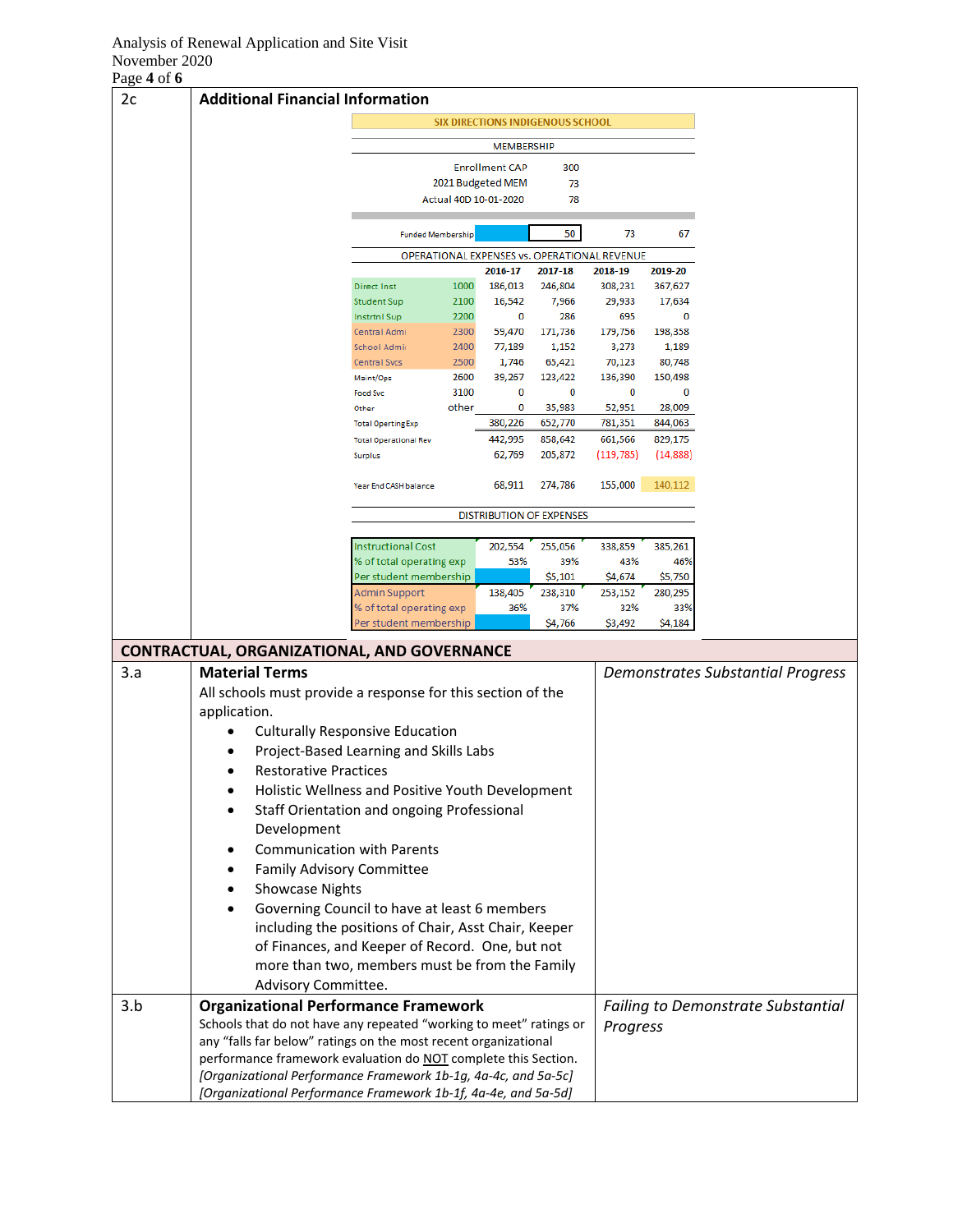| Page 5 of 6 |                                                                                                                                                                                                                  |                                           |
|-------------|------------------------------------------------------------------------------------------------------------------------------------------------------------------------------------------------------------------|-------------------------------------------|
|             | Any OCR complaints or formal special education complaints,<br>identify those, provide all communication related to those, and<br>describe the current status in an Appendix, referenced in narrative<br>by name. |                                           |
| 3.c         | <b>Governance Responsibilities</b>                                                                                                                                                                               | <b>Failing to Demonstrate Substantial</b> |
|             | All schools must provide a response for this section of the<br>application.                                                                                                                                      | Progress                                  |
|             | [Organizational Performance Framework 3a and 3b]                                                                                                                                                                 |                                           |
|             | [Organizational Performance Framework 3a-3c]                                                                                                                                                                     |                                           |

## Parts C, D, and E were provided by the school.

| <b>PART C:</b> | <b>Financial Statement</b>                                                                                                 |  |  |  |  |  |
|----------------|----------------------------------------------------------------------------------------------------------------------------|--|--|--|--|--|
|                | A financial statement that discloses the costs of administration, instruction and other spending categories for            |  |  |  |  |  |
|                | the charter school that is understandable to the general public that allows comparison of costs to other                   |  |  |  |  |  |
|                | schools or comparable organizations and that is in a format required by the department.                                    |  |  |  |  |  |
| <b>PART D</b>  | <b>Petitions</b>                                                                                                           |  |  |  |  |  |
|                | A petition in support of the charter school renewing its charter status signed by not less than sixty-five<br>1.           |  |  |  |  |  |
|                | percent of the employees in the charter school, with certified affidavit.                                                  |  |  |  |  |  |
|                | Number: 12 out of 12 Percentage: 100%                                                                                      |  |  |  |  |  |
|                | A petition in support of the charter school renewing its charter status signed by at least seventy-five<br>2.              |  |  |  |  |  |
|                | percent of the households whose children are enrolled in the charter school, with certified affidavit.                     |  |  |  |  |  |
|                | Number: 70 Percentage: 90%                                                                                                 |  |  |  |  |  |
| <b>PART E:</b> | <b>Description of the Charter School Facilities and Assurances</b>                                                         |  |  |  |  |  |
|                | A description of the charter school facilities and assurances that the facilities are in compliance with the               |  |  |  |  |  |
|                | requirements of Section 22-8B-4.2 NMSA 1978.                                                                               |  |  |  |  |  |
|                | A copy of the facility lease agreement as Appendix D<br>1.                                                                 |  |  |  |  |  |
|                | A narrative description of its facilities and attach the school's Facility Master Plan, if available, as<br>2.             |  |  |  |  |  |
|                | Appendix H                                                                                                                 |  |  |  |  |  |
|                | 3.<br>Attach a copy of the building E Occupancy certificate(s)                                                             |  |  |  |  |  |
|                | Dated 28 Feb 2003 Maximum Occupancy (if listed): Not noted                                                                 |  |  |  |  |  |
|                | Most recent facility NMCI Score 6.18% (2016) indicating that the school meets the requirements of<br>4.                    |  |  |  |  |  |
|                | Subsection C of 22-8B-4.2 NMSA 1978                                                                                        |  |  |  |  |  |
|                | If the charter school is relocating or expanding, provide assurances that the facilities comply with the<br>5 <sub>1</sub> |  |  |  |  |  |
|                | requirements of Section 22-8B-4.2 NMSA 1978                                                                                |  |  |  |  |  |
|                | Foundation (Cert C)<br>Public (Cert A)<br>Private (Cert B)                                                                 |  |  |  |  |  |
| <b>PART F:</b> | <b>Amendment Requests</b>                                                                                                  |  |  |  |  |  |
|                | The school has not requested or been granted any amendment request(s) during the current contract term.                    |  |  |  |  |  |